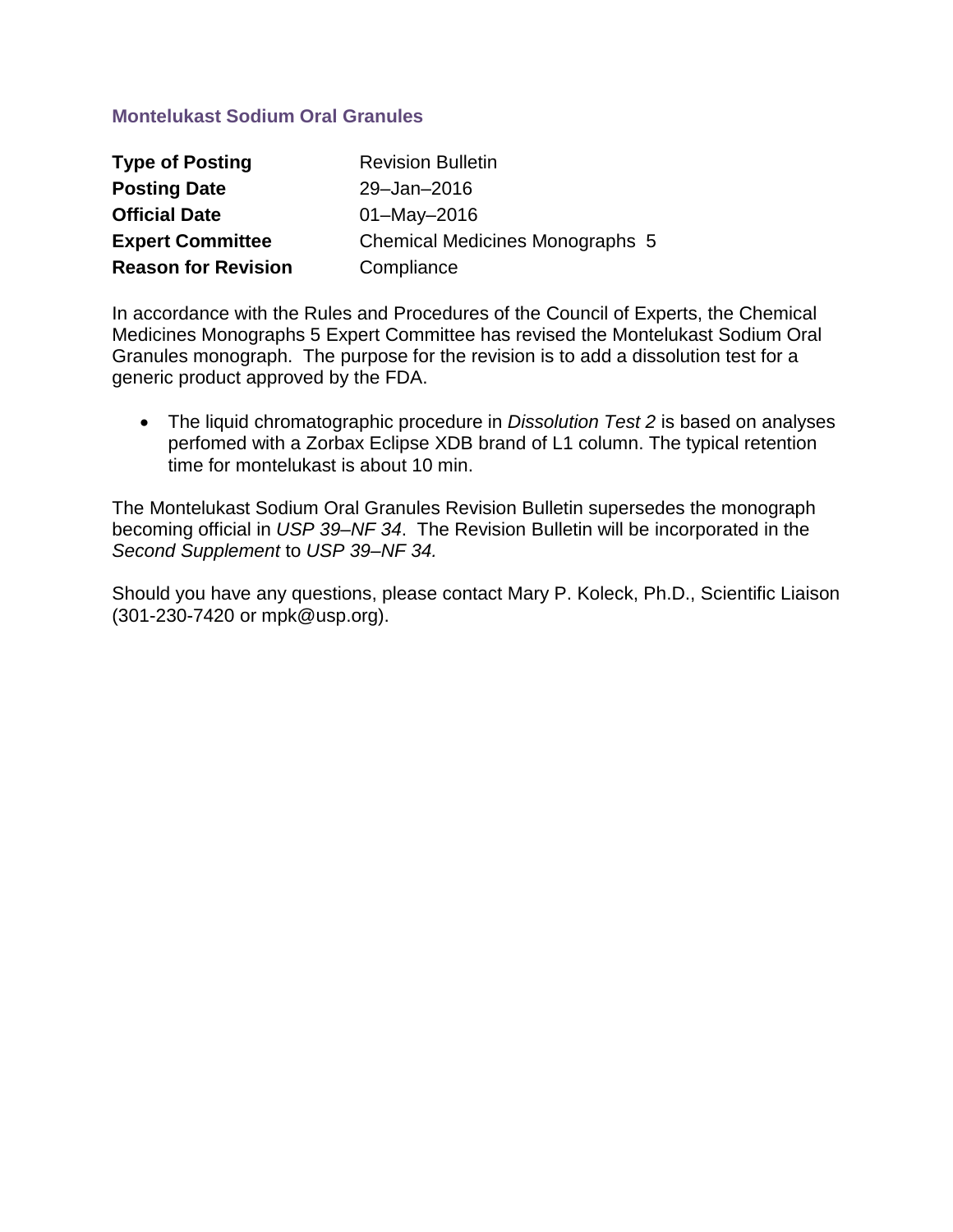# **AMontelukast Sodium Oral Granules**

- 
- 

• B. The retention time of the major peak of the Sample **S.** The recention time of the frigon peak of the *Sumple*<br>
solution corresponds to that of the *Standard solution*, as<br>
obtained in the *Assay*.

**Diluent:** Methanol and water (3:1)<br> **Solution A:** 0.2% (v/v) Trifluoroacetic acid in water<br> **Solution B:** Methanol and acetonitrile (3:2)<br> **Solution (mg/mL)**<br> **Solution 6:** Mobile phase: See Table 1.<br>
Mobile phase: See T

| <b>Time</b><br>(min) | <b>Solution A</b><br><u>'%)</u> | <b>Solution B</b><br>(%) |  |
|----------------------|---------------------------------|--------------------------|--|
|                      | 48                              | 52                       |  |
|                      | 45                              | 55                       |  |
| 12                   | 45                              | 55                       |  |
| 22                   | 25                              | 75                       |  |
| 23                   | 25                              | 75                       |  |
| 25                   | 48                              | 52                       |  |
| 20                   | $\overline{A}$                  | 5つ                       |  |

**Apparatus 1:** 100 **Apparatus 1:** 100 **Montelukast Time:** 15 min<br>Dicyclohexylamine RS in *Diluent* **Time:** 15 min **Solution A:** 0.

- **System suitability solution:** Transfer 10 mL of the **Solution B:** 0.2% (v/v) Trifluoroacetic acid in *Standard solution* to a clear 10-mL volumetric flask, add<br>4 µL of hydrogen peroxide, and mix well. Expose the **and Mobile phate**
- 
- **Sample solution:** Nominally 0.24 mg/mL of **Sample solution:** Place the entire contents of one montelukast prepared as follows. Transfer the equiva-<br>packet in the basket. At the appropriate time point,

packets (NLT 15) to a 500-mL volumetric flask, and *Add the following:* add 250 mL of *Diluent*. Shake well and sonicate for 30 min, with occasional shaking. Pass a portion of the re sulting solution through a suitable filter of 0.45-um pore size or centrifuge to obtain a clear solution.<br>Chromatographic system **DEFINITION**<br>
Montelukast Sodium Oral Granules contain Montelukast So-<br>
Montelukast Sodium equivalent to NLT 90.0% and NMT 108.0% of the<br>
labeled amount of montelukast (C<sub>35</sub>H<sub>36</sub>ClNO<sub>3</sub>S).<br>
[NOTE—Avoid exposure of samples **FLOENTIFICATION**<br> **Flow rate:** 1.5 mL/min<br> **Flow rate:** 1.5 mL/min<br> **Injection volume:** 20 µL<br> **Injection volume:** 20 µL<br> **INJING THE 2** times the retention time of montelukast Diluent: Methanol and water (3:1)<br>
Standard solution: 3.3 µg/mL of USP Montelukast Di-<br>
cyclohexylamine RS in Diluent<br>
Samples: Standard solution, System suitability<br>
samples: Standard solution, System suitability solution montelukast prepared as follows. Transfer the contents<br>of one packet to a suitable volumetric flask, add 66%<br>of the flask volume of *Diluent*, shake well, and sonicate<br>for 15 min with occasional shaking. Cool to room tem-<br> solution.<br> **Wavelength range:** 210–400 nm<br> **Acceptance criteria:** The *Sample solution* exhibits max-<br>
ima only at the same wavelengths as the *Standard*<br>
solution.<br>
Samples: Standard Calculate the percentage of the label

- 
- $r_U$  = peak response from the *Sample solution*
- 
- **ASSAY**<br> **PROCEDURE**<br> **PROCEDURE**<br> **PROCEDURE**<br> **PROCEDURE**<br> **C**<sub>S</sub>  $C_s$   $=$  concentration of USP Montelukast<br>
Dicyclohexylamine RS in the *Standard* 
	-
	- $M_{r1}$  = molecular weight of montelukast, 586.18
	- **Table 1 Table 1 M**<sub>*r2*</sub> = molecular weight of montelukast dicyclohexylamine, 767.50

**Time Solution A Solution B Acceptance criteria:** 90.0%–108.0%

# **(min) (%) (%) PERFORMANCE TESTS**

### **Change to read:**

•

**DISSOLUTION**  $\langle 711 \rangle$ **.Test 1**• (RB 1-May-2016) <sup>25</sup> <sup>48</sup> <sup>52</sup> **Medium:** 0.5% (w/v) Sodium dodecyl sulfate in water; 900 mL. Do not deaerate.<br>**Apparatus 1:** 100 mesh; 50 rpm Dicyclohexylamine RS in *Diluent* **Solution A:** 0.2% (v/v) Trifluoroacetic acid in water 4 µL of hydrogen peroxide, and mix well. Expose the<br>
flask for at least 4 h to ambient light or 10 min to a<br>
4 kk cool white light. [NOTE—Montelukast is partially<br>
4 kk cool white light. [NOTE—Montelukast bick]<br>
4 kk cool

lent of 60 mg of montelukast from the contents of the pass a portion of the solution under test through a pass a portion of the solution under test through a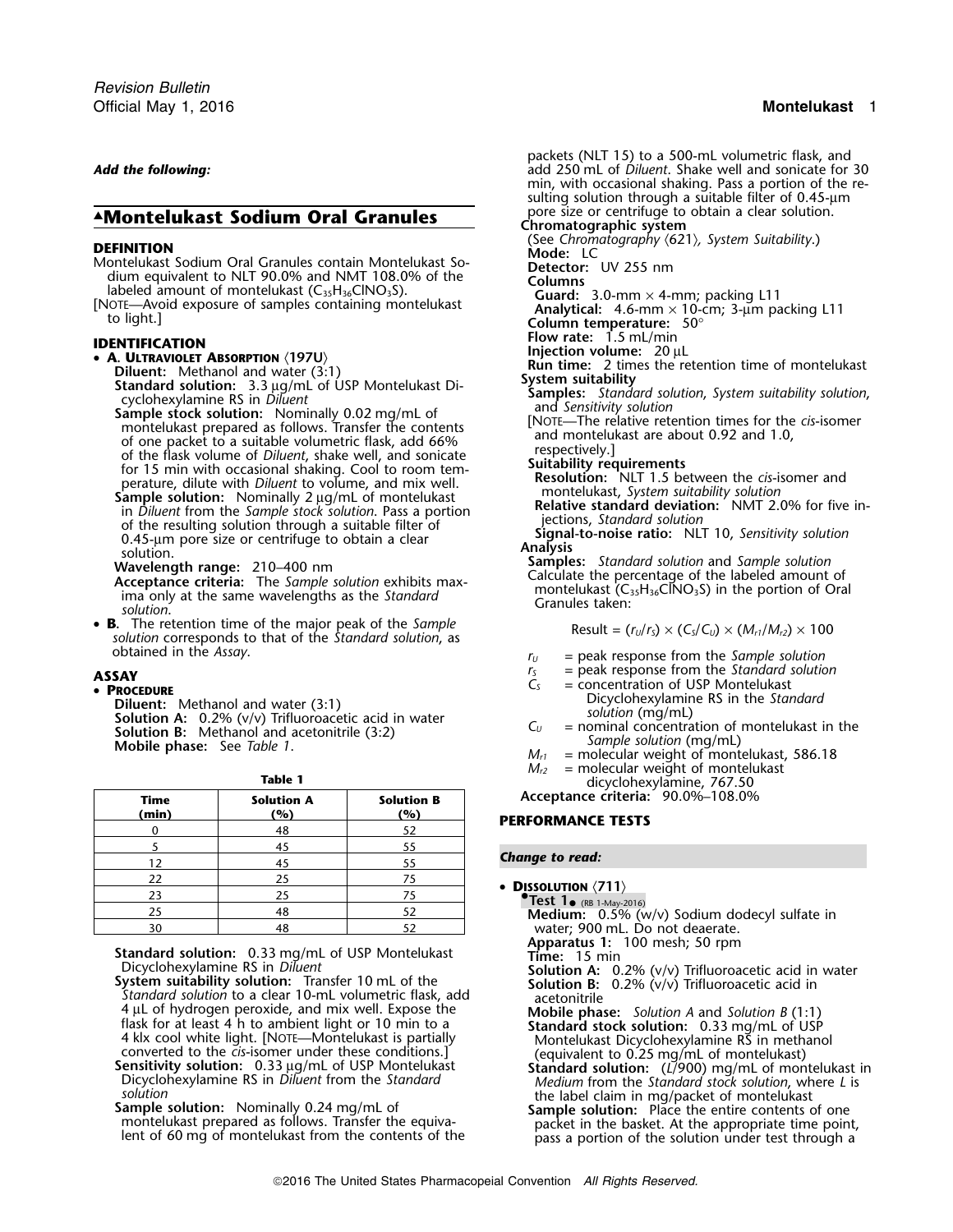suitable filter to obtain a clear solution. Discard the **System suitability**<br>**first 10 mL** of the filtrate. **Sample:** Standar first 10 mL of the filtrate. **Sample:** *Standard solution*

(See *Chromatography*  $\langle 621 \rangle$ , *System Suitability*.) **Relation:** Relation: Relation: Relation: 2.0% **Mode:** LC<br>**Detector:** UV 389 nm

**Column:** 3.0-mm × 10-cm; 5-µm packing L11<br>**Column temperature:** 50°

**Flow rate:** 0.9 mL/min

**Run time:** 1.5 times the retention time of

**Sample:** *Standard solution*<br> **Suitability requirements**<br> **Suitability requirements**<br> **Tailing factor:** NMT 1.5

**Relative standard deviation: NMT 2.0%** 

**Samples:** Standard solution and *Sample solution* montelukast (C<sub>35</sub>H<sub>36</sub>ClNO<sub>3</sub>S) is dissolved.<sub>• (RB 1-May-2016)</sub> Calculate the percentage of the labeled amount of montelukast (C<sub>35</sub>H<sub>36</sub>ClNO<sub>3</sub>S) dissolved: **Change to read:** 

$$
Result = (rU/rS) \times CS \times V \times (1/L) \times 100
$$

- $r_U$  = peak response of montelukast from the *Sample*
- *Standard solution*
- 
- 

**Test 2:** If the product complies with this test, the

**Medium:** 0.5% (w/v) Sodium dodecyl sulfate in water; 900 mL

- 
- 

from montelukast sodium hydrate prepared as fol-<br>lows. Transfer a suitable amount of montelukast sodium hydrate to an appropriate volumetric flask. Dis-<br>solve in 4% of the flask volume of methanol and<br>dilute with *Medium* to volume. Determine the water<br>content of montelukast sodium hydrate at the time of<br>use.<br> $C_s$  = co

**Standard solution:** 0.004 mg/mL of montelukast in<br> *Medium* from the *Standard stock solution*<br> **Sample solution:** Place the entire contents of one<br>
packet in the basket. At the appropriate time point,<br>
emple solution (m

Detector: UV 225 nm

- 
- 
- 
- 
- **Run time:** 1.5 times the retention time of montelukast.

**Suitability requirements<br>Relative standard deviation: NMT 2.0% Samples:** *Standard solution* and *Sample solution* Calculate the percentage of the labeled amount of montelukast (C<sub>35</sub>H<sub>36</sub>ClNO<sub>3</sub>S) dissolved: **Injection volume:**  $25 \text{ }\mu\text{L}$  **Result =**  $(r_U/r_S) \times C_S \times V \times (1/L) \times 100$ montelukast *r*<sup>*U*</sup> = peak response from the *Sample solution* 

- System suitability<br>
Sample: Standard solution<br>
Sample: Standard solution<br>
Sample: Standard solution **Sample:** *Standard solution <sup>C</sup><sup>S</sup>* = concentration of montelukast in the *Standard*
	- $=$  volume of *Medium*, 900 mL
	-

**Analysis Tolerances:** NLT 80% (*Q*) of the labeled amount of

**UNIFORMITY OF DOSAGE UNITS**  $\langle 905 \rangle$ <br>Procedure for content uniformity

- *solution* **Solution A, Solution B, Mobile phase,** and **System**  $r_5$  = peak response of montelukast from the **suitability:** Proceed as directed in *Dissolution* • *Test 1*. *Standard solution* **1.** *Standard solution* **1.** *Standard solution* **1.** *Standard solution* **1.** *Standard s* 
	-
- $C_5$  = concentration of montelukast in the Standard<br>
solution: 26.4 µg/mL of USP Montelukast<br>
solution (mg/mL)<br>
v = volume of *Medium*, 900 mL<br>
l = label claim (mg/packet)<br>
olerances: NIT 85% (O) of the labeled amount of **Tolerances:** NLT 85% (*Q*) of the labeled amount of of one packet to a suitable volumetric flask, add 66% montelukast (C of the flask volume of methanol, shake well, and soni- <sup>35</sup>H36ClNO3S) is dissolved. **•Test 2:** If the product complies with this test, the room temperature, dilute with methanol to volume, labeling indicates that it meets USP *Dissolution Test 2*.<br> **Medium:** 0.5% (w/y) Solium doderyl sulfate in and mix wel with through a suitable filter of 0.45-um pore size or cen-<br>water; 900 mL<br>Apparatus 1: 100 mesh; 50 rpm example a suitable filter of 0.45-um pore size or cen-<br>Chapparatus 1: 100 mesh; 50 rpm

**Apparatus 1:** trifuge to obtain a clear solution. 100 mesh; 50 rpm **Chromatographic system:** Proceed as directed in *Dis-* **Time:** 15 min *solution* •.*Test 1*, • (RB 1-May-2016) except use an *Injection* **Solution A:** 0.07 g/L of monobasic sodium phosphate *volume* of 5 <sup>µ</sup>L. **Solution B:** Acetonitrile

**Solution B:** Acetonitrile<br> **Mobile phase:** Solution A and Solution B (45:55). Add<br>
1.33 mL/L of triethylamine and adjust with phos-<br> **Samples:** Standard solution and Sample solution<br>
phoric acid to a pH of 6.7.<br> **Standar** 

$$
Result = (rU/rS) \times (CS/CU) \times (Mr1/Mr2) \times 100
$$

- 
- 
- 
- 
- 
- 

## **IMPURITIES**

### **ORGANIC IMPURITIES**

Column:  $4.6\text{-}mm \times 5\text{-}cm$ ; 1.8-µm packing L1<br>
Column temperature:  $35^\circ$ <br>
Flow rate: 1 mL/min<br>
Injection volume:  $100 \mu L$ <br>
Run time: 1.5 times the retention time of the state of the state of the state of the state of th